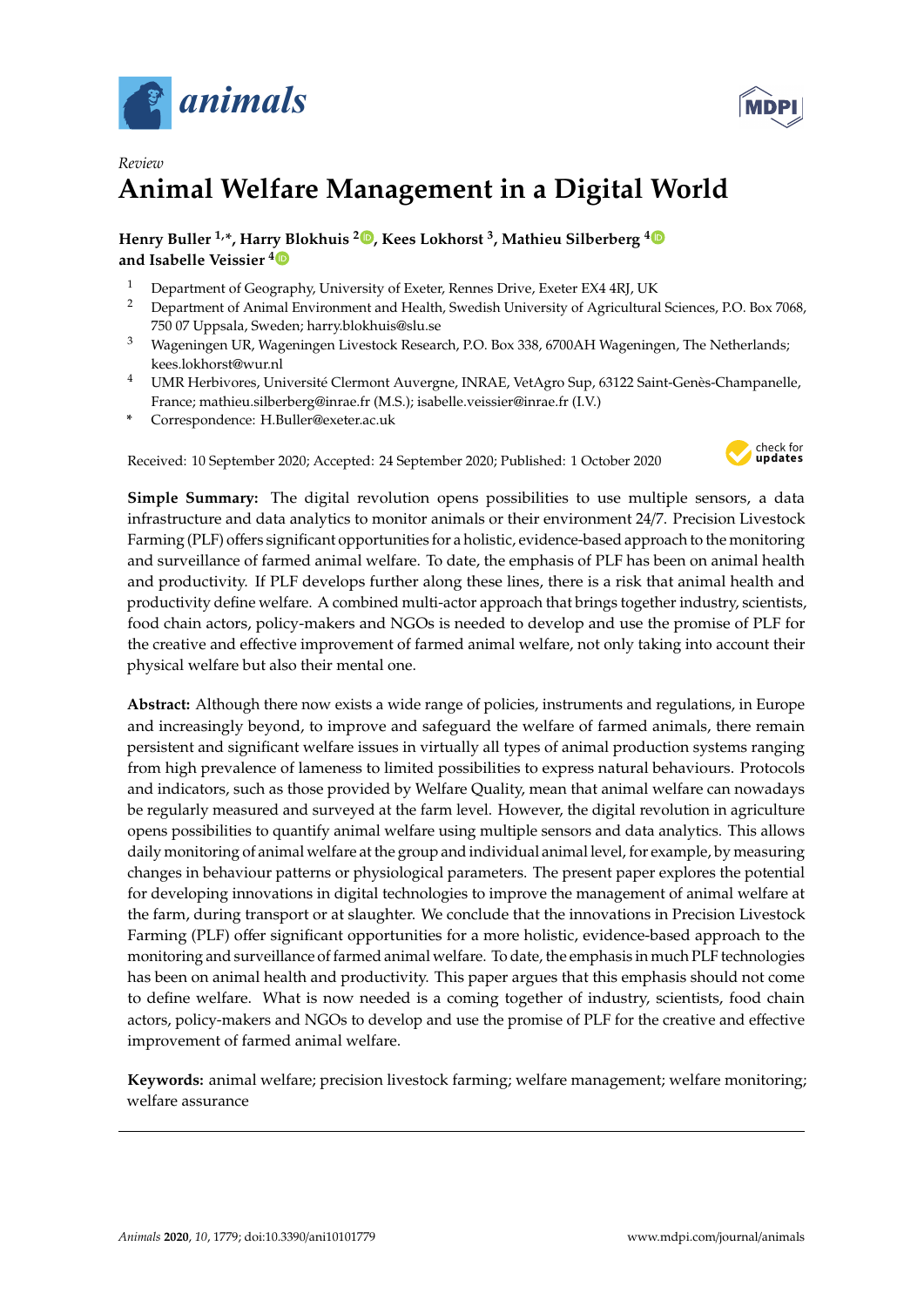# **1. Introduction**

Modern livestock farming has long been predicated upon ever-increasing levels of mechanisation. As herd and flock sizes increase and production methods intensify and specialize, so the technologies of automated identification, feeding, cleaning and slaughter have greatly multiplied allowing economies of scale to retain or expand food chain profitability. From automatic milking systems, commonplace on dairy farms across the higher income countries, to automated water-bath stunning and neck-cutting systems in poultry slaughterhouses, automation—which we might simply define as processes that can take place rapidly and repetitively with minimal direct human action—is both a consequence, and a driving force, in contemporary livestock agriculture.

By definition, automation represents a reduction in the direct intervention of humans (farmers and stock-persons) in the daily lives of farmed animals. For many commentators automation is widely welcomed as liberating the farmer and stock-person from at least some of the repetitive, and often hard, labour of husbandry [\[1](#page-8-0)[,2\]](#page-8-1), thereby allowing gains in farmer well-being and reduced labour costs. However, as far back as in the early 1960s, the author and early critic of 'factory farming', Harrison identified automation as a problem of 'unity', arguing that:

# *'Mechanical cleaning reduces still further the time the stockman has to spend with them, and the sense of unity with his stock which characterizes the traditional farmer is condemned as being uneconomic and sentimental'*. ([\[3\]](#page-8-2), p. 35)

Recent analysis suggests that the current expansion of farm technologization requires new and often equally demanding data monitoring and management skills [\[4\]](#page-8-3), and can also bring new forms of farm worker exploitation and marginalisation [\[5,](#page-8-4)[6\]](#page-8-5). Nevertheless, the general spread of farm automation has been a key feature of contemporary agricultural systems and has had a major impact not only upon farm labour forces but also upon both the animal welfare monitoring roles they undertake and the impact of those roles upon the animals themselves.

Automation also impacts upon the nature and perception of farmed animal welfare. One might argue that automation helped indirectly to set the early parameters for defining the welfare of farmed animals. Accepting the essentially artificial (and ever more automated) nature of farming systems that emerged in the 1970s, welfare was initially defined normatively as the ability of animals to cope with these intensive environments [\[7\]](#page-8-6). For producers, a healthy animal has been essentially a productive one [\[8\]](#page-8-7), with health—and indirectly, welfare—being measured according to standardised, and increasingly automated, performance indicators.

Nevertheless, automation, in reducing the levels of observation and frequency of contact between farmer and farmed animal, has been charged with potentially making that relationship, in Cornou's words, 'distant and impoverished' [\[9\]](#page-8-8), leading, on the one hand, to unrecognised or unacknowledged welfare issues [\[10,](#page-8-9)[11\]](#page-8-10) and, on the other, to a persistent oversimplification of welfare understanding [\[8\]](#page-8-7). As definitions and approaches to farmed animal welfare grow in both measurement and sophistication, the time farmers and stock-persons actually spend in observing the animals in their charge is held to constitute an important factor in defining and determining their welfare [\[12\]](#page-8-11). Hence, in 2006, the UK Farm Animal Welfare Council identified the 'stockman' as having: 'a unique role within livestock farming in ensuring high standards of animal welfare', further arguing, in an echo of Ruth Harrison, that; 'the attributes of a good stockman include an affinity and empathy with livestock, patience, and keen observational skills amongst others' [\[13\]](#page-8-12). Similarly, current European Union and national welfare rules charge farmers and stock-persons with the responsibility to inspect animals at regular intervals (usually, at least once a day) to verify their wellbeing [\[14\]](#page-8-13), see also, for example, UK Government 2000; EU Council Directive 2008/119/EC [\[15\]](#page-8-14). Good welfare, it would seem, is in large part, dependent upon good observation.

In this paper, we argue that the current relationship between 'good observation' and 'good welfare' is no longer sufficient or appropriate. We note that despite an expanding raft of international and national animal welfare regulations, codes and practices, growing public awareness and an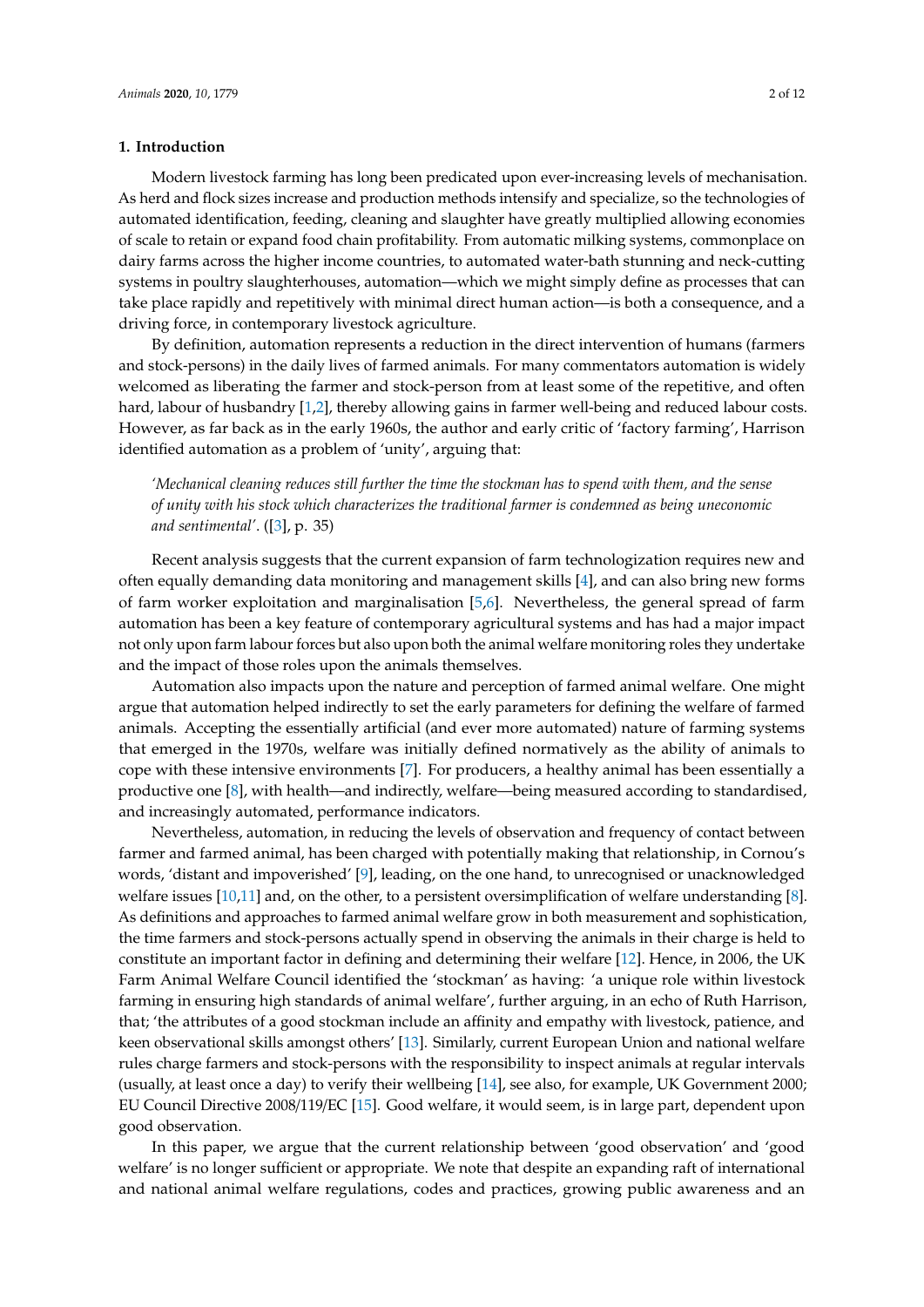emerging sense of the marketable value of higher welfare products, there remain today considerable and persistent welfare concerns across all the major livestock production systems, ranging from the consistently high prevalence of lameness in dairy cattle and few possibilities for animals of all types to express natural behaviours in indoor systems. We ask, can Precision Livestock Farming (PLF) technologies address this observational hiatus?

Recent years have seen a series of major leaps forward in the technologies and methods of automated animal observation and monitoring, notably under the generic terminology of PLF whose general aim is to increase the efficiency of livestock farming systems and, in doing so, to take into account differences between individual animals or groups [\[16\]](#page-9-0). We argue that PLF technologies have a significant potential to support the management of animal welfare through radically new forms and mechanisms of observation. To date, however, that potential is both underdeveloped and under-studied. PLF technologies have the potential to monitor animal health and behaviour in ways that go beyond those of conventional welfare monitoring and observation. Moreover, they offer the opportunity to observe animal behaviour without interference.

In these ways, PLF technologies can help farmers detect problems and take management decisions to improve animal welfare at an early stage. The data derived from PLF technologies can be used to derive warnings and trigger notifications and alarms. Data can also be combined to create complex yet relevant welfare indicators that could be transmitted between food chain actors and developed into quality control procedures. Finally, PLF technologies offer the possibility of more holistic, continuous (whole-life) and standardised (comparable) welfare assessment for farmed animals across the full production chain. With this, of course, comes a certain number of concerns, not the least of them folding back to the role and expertise of the farmer/stock-person, now potentially an observer less of animals than of data, or to the established forms of agricultural advisory and decision-making structures that guide on-farm practice. As an increasing number of observers are pointing out, the growth of PLF technologies on farms raises new challenges for data management, distribution and ownership as well as recasting the role of the farmer or stock-person both with respect to the animals under their charge and to the valuable and sensitive data that increasingly represent them [\[17](#page-9-1)[–19\]](#page-9-2).

In this paper, we examine how PLF technologies and broader developments in information and communication technologies might improve the observation, monitoring and assessment of farmed animal welfare, particularly in those areas and systems where generic welfare problems persist. We consider how PLF might enhance our understanding of welfare, and the means to assess it.

# **2. The Promise of PLF**

The International Society for Precision Agriculture, established in the early 1990s to promote this area, produced an updated definition for Precision Agriculture:

*'Precision Agriculture is a management strategy that gathers, processes and analyzes temporal, spatial and individual data and combines it with other information to support management decisions according to estimated variability for improved resource use e*ffi*ciency, productivity, quality, profitability and sustainability of agricultural production'*. [\[20\]](#page-9-3)

Although 'Precision Agriculture' initially emerged within the arable and crop sector [\[21\]](#page-9-4), the technologies of real-time monitoring, data management and decision support are increasingly being applied to modern livestock systems. Wathes describes it as follows:

*'Precision livestock farming, PLF, is an embryonic technology that applies the principles of process engineering to livestock farming. PLF requires a sensing system for inputs and outputs; a mathematical model of input*/*output relationships; a target and trajectory for controlled processes; and a model-based controller with actuators for process inputs. PLF has great potential to transform livestock production by e*ffi*cient utilisation of nutrients, early warning of ill health, and reduction in pollutant emissions'*. [\[22\]](#page-9-5)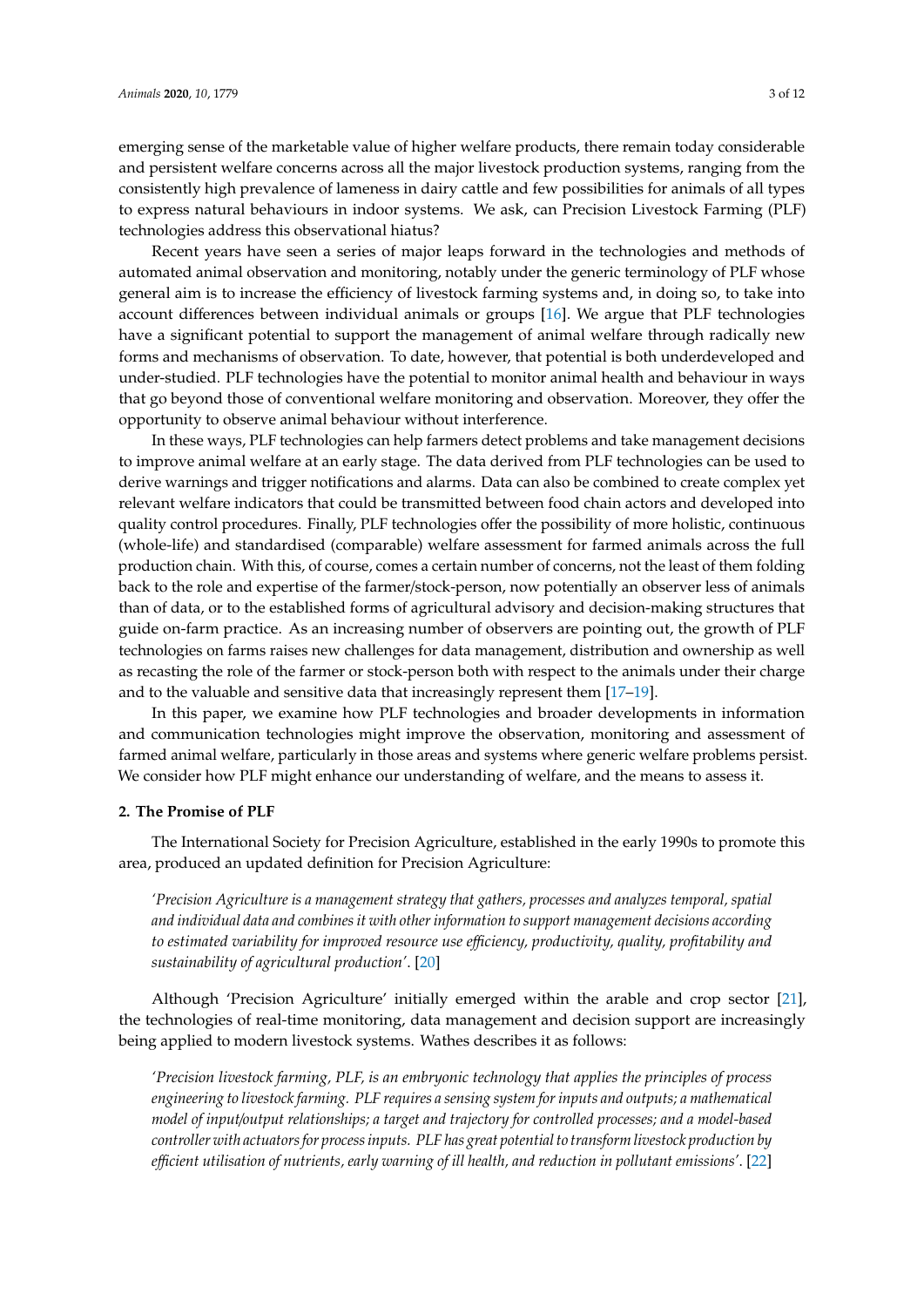However, PLF needs to be seen as more than simply better and more technologically advanced parameter monitoring and resource planning. For in its approach both to data and to the animal, PLF offers the potential for a more radical, almost ontological, reassessment of what welfare is and how it might be assessed. First, PLF, through the technologies of observation and monitoring, brings

individual animals to the fore:

*'A starting point in PLF is the recognition that each individual animal is [* . . . *] a CIT [complex, individual, time-variant] system. This contrasts with more classical approaches where animals are considered as 'an average of a population and due to its complexity as a steady state system'*. [\[23\]](#page-9-6)

Second, PLF allows for the establishment of welfare indicators and triggers that are not dependent solely upon periodic human observation and measurement [\[24\]](#page-9-7).

Over the last 10 years, PLF techniques have been adopted across a range of different livestock systems, specially the dairy sector [\[25,](#page-9-8)[26\]](#page-9-9). The continually expanding demand for animal products, consumer (and retail) demand for more welfare friendly production, economic pressures and, at the same time, the need to reduce environmental impacts, all combine to require livestock farming to become ever-more efficient, leading to larger farms, labour reduction and increased mechanisation. PLF is seen as a major contributor to contemporary and efficient animal production; for example, by detecting oestrus prior to insemination, by adapting feeding to individual rates of animal weight gain and through the early detection of disease. Greater 'efficiency', whether in animal production, in resource and labour use, in feed and medication usage, in animal reproduction and so on, is the watchword of PLF. Some 35 of the 121 papers given at the EC-PLF Conference in 2019 explicitly addressed efficiency gains of PLF technologies [\[27\]](#page-9-10). Although still in relatively early stages of development, recent evidence shows that farmers and food chain actors are acquiring PLF technologies for a variety of reasons including the facilitation of their management roles and the improvement of their own well-being through reducing the workload especially for large herds and limiting repetitive tasks [\[28,](#page-9-11)[29\]](#page-9-12).

In practical terms, PLF technologies generally involve the fixing of sensors, or other forms of observational/monitoring technology, to individual animals and/or their environment, which continuously monitor a series of different parameters. Algorithms are then deployed to generate indicators and detect anomalies in these time-series data. A growing number of PLF technologies are now available on the market. These include:

- Real-Time Locating Systems (RTLS) to detect the position of animals and infer their activity (e.g., CowView (http://[www.gea-cowview.com](http://www.gea-cowview.com/)/), CowManager (https://[www.cowmanager.com](https://www.cowmanager.com/en-us/)/ [en-us](https://www.cowmanager.com/en-us/)/));
- Accelerometers to measure whether an animal is standing, lying, moving and even eating or ruminating (e.g., Heat'Live, Time'Live and Feed'Live (https://[www.cowmanager.com](https://www.cowmanager.com/en-us/)/en-us/), IceQube (https://[www.icerobotics.com](https://www.icerobotics.com/researchers/)/researchers/));
- Cameras coupled with image analysis (e.g., Kinect cameras to detect aggression in pigs [\[30\]](#page-9-13), RO-MAIN smaRt Cam (http://www.ro-main.com/en/products/[details\\_products.php?no\\_produit](http://www.ro-main.com/en/products/details_products.php?no_produit=54)= [54\)](http://www.ro-main.com/en/products/details_products.php?no_produit=54) and EyeNamic (https://www.fancom.com/solutions/biometrics/[eyenamic-behaviour-monitor](https://www.fancom.com/solutions/biometrics/eyenamic-behaviour-monitor-for-broilers)[for-broilers\)](https://www.fancom.com/solutions/biometrics/eyenamic-behaviour-monitor-for-broilers) to describe the distribution and activity of pigs and poultry respectively, or a solution produced by Meyn to inspect footpads in poultry in the slaughterhouse);
- Sound recording to detect coughing or vocalisations from animals (e.g., SoundTalks [\(https:](https://www.soundtalks.com/) //[www.soundtalks.com](https://www.soundtalks.com/)/));
- Temperature and humidity recording, e.g., inside the vehicles that transport animals [\[31\]](#page-9-14), or temperature of the animals themselves (e.g., Moow rumen bolus (http://[moow.farm](http://moow.farm/)/));
- Weighing scales to weigh animals or control their feeding;
- Specific sensors to monitor biomarkers such as ruminal pH in cows (e.g., e-Cow FarmBolus [\(https:](https://ecow.co.uk/the-ebolus-for-researchers/) //ecow.co.uk/[the-ebolus-for-researchers](https://ecow.co.uk/the-ebolus-for-researchers/)/)), hormones (e.g., Herd Navigator with progesterone detection in milk) or gases (e.g., ChickenBoy (https://[faromatics.com](https://faromatics.com/products/)/products/));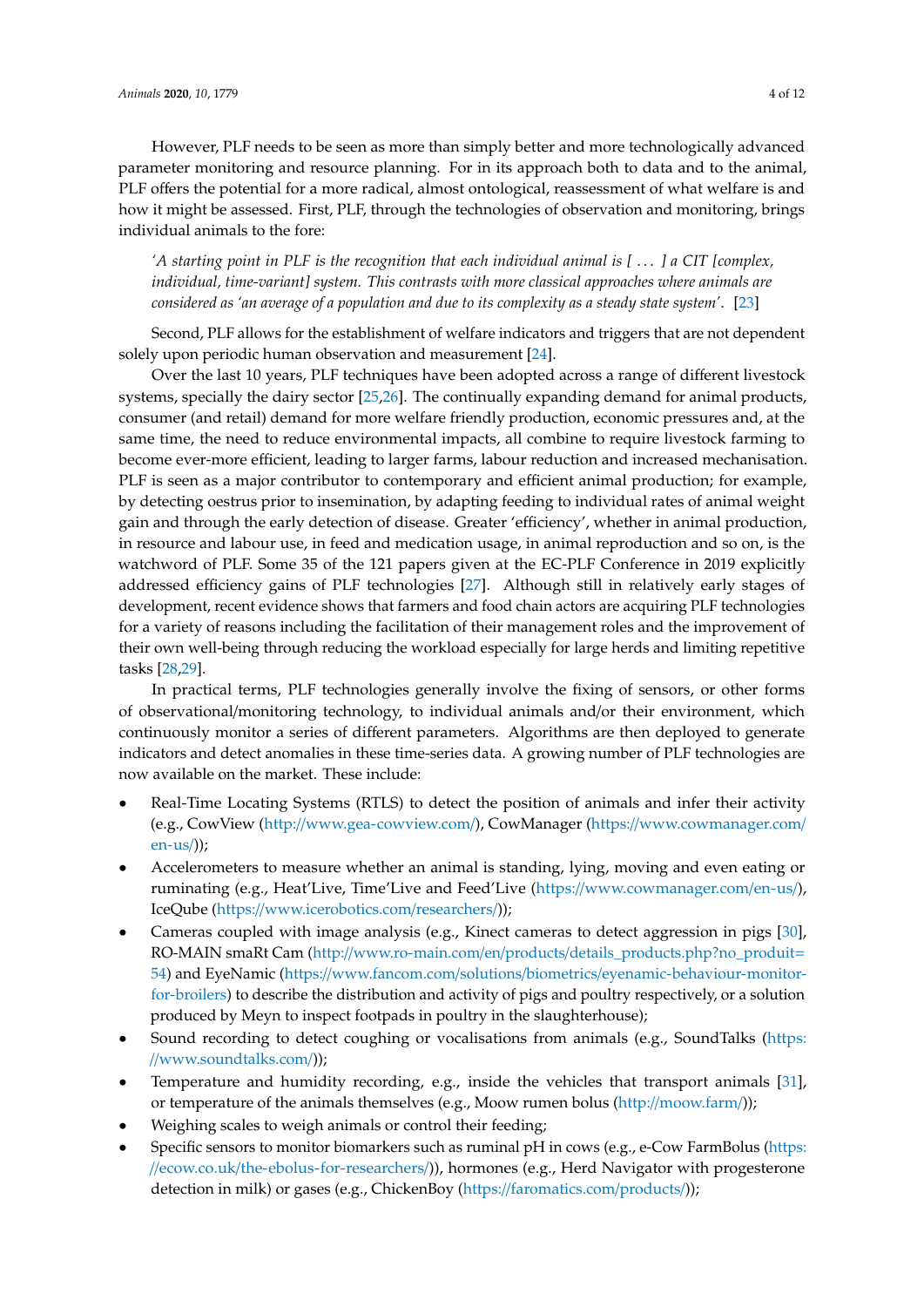- 
- Electronic identification of large animals (cattle, pigs) thanks to Radio Frequency Identification (RFID) technology, allowing the tracking of animals in the various processing locations they may pass through.

The adoption of these technologies varies considerably. RFID and accelerometer technologies are well integrated, but other technologies still have to achieve a viable market share. As we have said above, most of the PLF technologies currently in commercial use are aimed principally at improving productive efficiency either through the close monitoring of such parameters as feed and oestrus or through the surveillance of (individual) animal health data. Indeed, we would argue that the primacy (and growing abundance) of productivity and health data through PLF technologies has to some extent distracted attention from both the continuing need for, and the possibilities of, data and PLF generated indicators of animal welfare. Moreover, where they have been applied, such technologies have tended to focus primarily on conventional production systems, with less attention given to systems that place a higher premium of animal welfare [\[32\]](#page-9-15). Hence, although commentators such as Berckmans [\[24\]](#page-9-7) and Blokhuis [\[33\]](#page-9-16)), strongly advocate the use of PLF to monitor animal behaviour, and thereby to address welfare issues in broilers and in pigs, both acknowledge that considerable challenges and trade-offs remain.

### **3. The Potential of PLF to Monitor Animal Welfare**

With growing societal awareness and concern for the welfare of farmed animals, as evidenced in countless reports and publications as well as a growing raft of legislation and welfare certification, PLF technologies face a particular quandary. Inevitably and inescapably associated with the increasing automation, technologisation and industrialisation of livestock farming (though perhaps ironically, offering enhanced possibilities to closely monitor the states of individual animals), PLF needs to demonstrate its relevance and contribution to improving the welfare of farmed animals. As we have said elsewhere, PLF technologies are likely to come under significant pressure, both from food chain actors and consumers, to provide valid welfare gains [\[34](#page-9-17)[,35\]](#page-9-18). Some PLF companies certainly have begun to explicitly address welfare issues through their particular technologies (such as the specifically welfare oriented Time'Live tool). The Chickenboy, for example, has described its technology as an 'autonomous, smart broiler robot that monitors air quality, health and welfare and equipment operation' while eYeNamic offers 'valuable indicators of broiler welfare'. The challenge is that welfare is now recognized as a complex physiological and psychological state, comprised of multiple dimensions. To date, PLF technologies have focused primarily upon the physical components of health and welfare (growth, feeding, and health). The challenge for PLF, from an animal welfare perspective, is to combine and assemble data of potentially widely differing types and varied sources into meaningful indicators that include the other aspects of welfare, such as mental state, naturalness and resilience.

It is axiomatic that European livestock farming still faces a number of major and persistent and system-wide animal welfare problems [\[36–](#page-9-19)[40\]](#page-10-0) such as lameness in dairy cattle, tail biting in pigs, poor locomotion in broilers as well as long-standing generic issues in transport and slaughter. Moreover, the active promotion of positive welfare states and the encouragement of better opportunities for animals to express natural behaviour, the value of which in welfare terms are widely acknowledged by science [\[41](#page-10-1)[–43\]](#page-10-2) and valued by consumers [\[44\]](#page-10-3), remain largely incompatible (or unmeasurable) with many contemporary production systems. If it is to make a substantive contribution to addressing genuine animal welfare concerns, PLF technology must therefore address itself to these two critical areas; the effective monitoring and identification of systemic welfare failures and the active enhancement of opportunities for positive welfare experiences. In this, however, PLF technologies need to go further than the ad hoc or corrective addressing of specific and persistent welfare problems. Ultimately, PLF technologies need to be integrated, from the start, into the design of new farming systems and production technologies [\[45\]](#page-10-4) so that animal welfare becomes an integral component of them.

The Welfare Quality Project identified 12 key criteria that need to be addressed to cover all aspects of animal welfare [\[46\]](#page-10-5). Innovative applications of the various PLF approaches mentioned above, along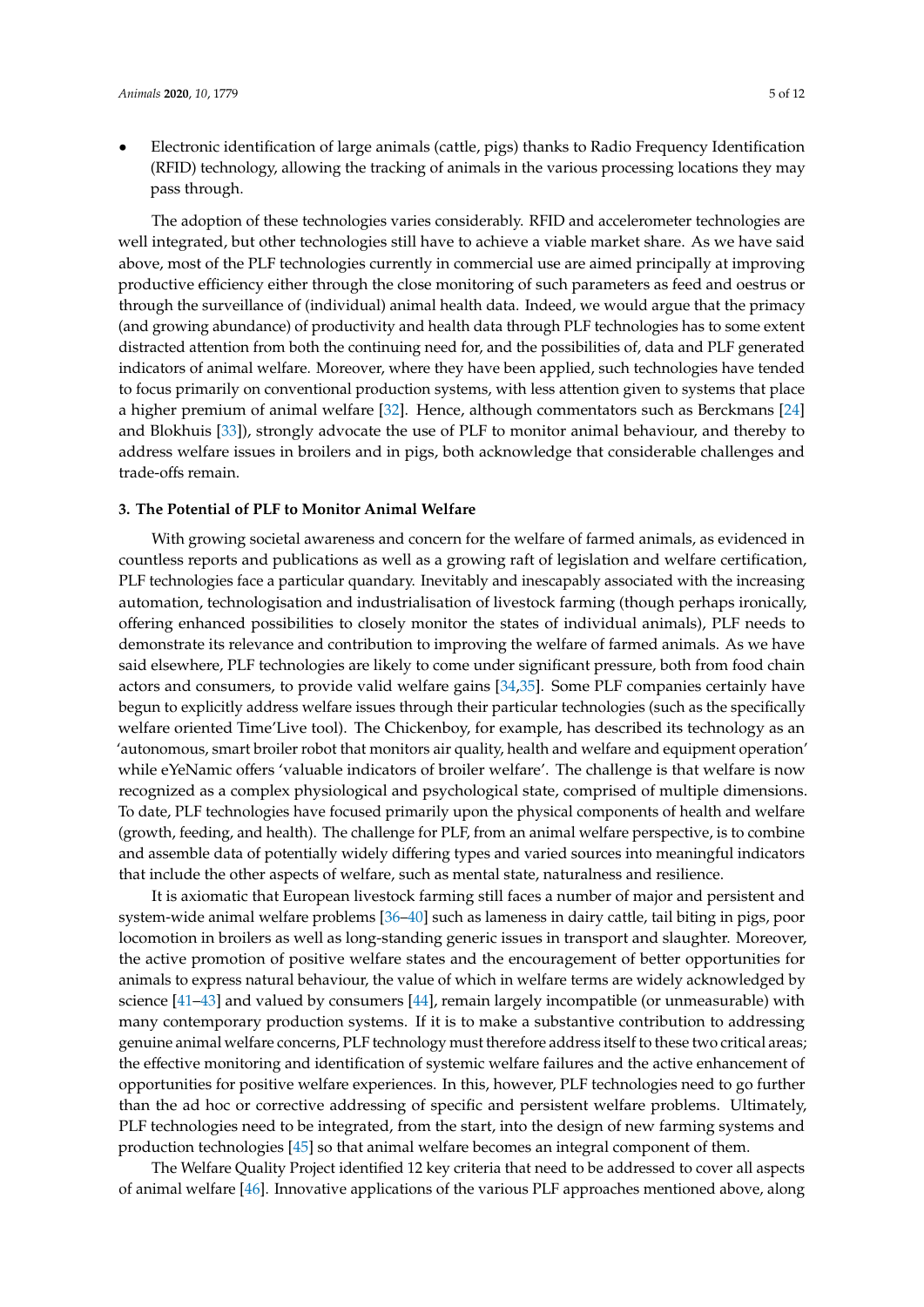with others still in development, could, we argue, generate crucial data for the effective monitoring of all of these, as Molina et al. [\[47\]](#page-10-6) have recently demonstrated with respect to dairy cows. Current PLF technologies already offer the opportunity to provide robust and continuous information across a range of measures identified by the Welfare Quality research as listed in Table [1.](#page-5-0)

| <b>Welfare Outcome</b>                              | <b>PLF Approach</b>                                                                                                                                                                                                                                                                                                                                                                                                                                    |
|-----------------------------------------------------|--------------------------------------------------------------------------------------------------------------------------------------------------------------------------------------------------------------------------------------------------------------------------------------------------------------------------------------------------------------------------------------------------------------------------------------------------------|
| Absence of prolonged hunger                         | Body condition score of cattle assessed by imaging<br>technologies [48], time spent waiting in front the feeding<br>table when food is not available                                                                                                                                                                                                                                                                                                   |
| Absence of prolonged thirst                         | Time spent at drinkers can be detected using RFID<br>detectors $[49]$ or camera tracking $[50]$                                                                                                                                                                                                                                                                                                                                                        |
| Comfort around resting                              | Time spent in lying areas can be obtained from RTLS<br>technologies, the time spent actually lying down can be<br>recorded with accelerometers                                                                                                                                                                                                                                                                                                         |
| Thermal comfort                                     | Sensors to measure heart rate or respiratory rates (which are<br>increased in case of high heat load) already exist at least for<br>large species; the ambient conditions are already monitored<br>(temperature, humidity),                                                                                                                                                                                                                            |
| Ease of Movement                                    | The use of the different areas can be assessed through RTLS<br>with ultra wide band emitters inside or GPS outside                                                                                                                                                                                                                                                                                                                                     |
| Absence of injuries                                 | External injuries can be detected at least at slaughter from<br>image analysis [51]                                                                                                                                                                                                                                                                                                                                                                    |
| Absence of disease                                  | Continuous monitoring of animals' behaviour can detect<br>changes in time budgets (time spent feeding, ruminating,<br>resting, walking, etc.) and in circadian rhythms of activities<br>and such behavioural changes may reflect sickness [52-55].<br>Monitoring of coughs can indicate respiratory disease [56]                                                                                                                                       |
| Absence of pain induced by<br>management procedures | Experience of pain can be detected from facial expressions in<br>sheep [57] and pigs (ongoing project from Bristol Robotics<br>Laboratory (https://www.bbc.com/news/av/science-<br>environment-49362428/pigs-emotions-could-be-read-by-<br>new-farming-technology))                                                                                                                                                                                    |
| Expression of social behaviours                     | The functioning of the social group can be on the basis of the<br>animals' interactions, positions and activity [30,58]                                                                                                                                                                                                                                                                                                                                |
| Expression of other behaviours                      | The use by farmed animals of specific welfare enhancing<br>resources can be monitored. For example, the use of brushes<br>by cattle can be detected by accelerometers on brushes<br>coupled while the animals proximity to the brush can be<br>detected with an RFID detector or a RTLS [59] the use of<br>outdoor areas by poultry can be monitored using infrared<br>beams that detect when the birds go through the passage to<br>the outdoor area. |

<span id="page-5-0"></span>**Table 1.** Examples of possible PLF approaches to the Welfare Quality criteria of good welfare.

The approaches to defined outcomes in Table [1](#page-5-0) are predominantly associated with welfare on farm. The monitoring of ambient conditions and the recording of physiological parameters on animals (such as heart and respiratory rates) could help to assure that animals are transported in appropriate conditions. Similarly, at slaughter, PLF technologies that allow for the monitoring and analysis of animal movement to ensure effective welfare at slaughter are currently being investigated [\[60\]](#page-11-2).

For many of these welfare concerns, the PLF observational and monitoring technology is available. However, what is required are appropriate algorithms and data assemblages to enable effective welfare indicators to be developed and to determine mechanisms for intervention when deviations from normal or intended positive states are recorded. Such indicators, we maintain, will require that data from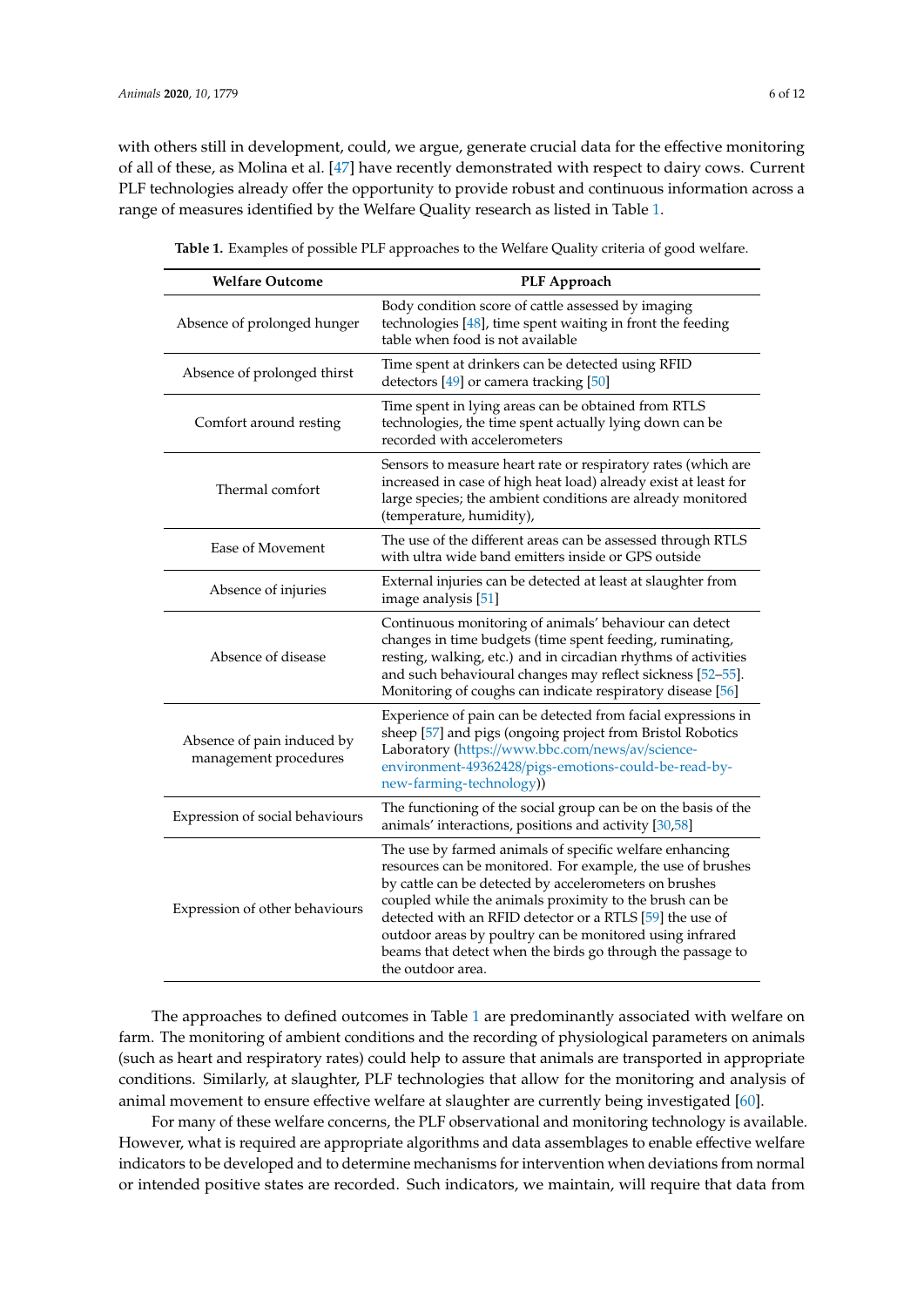different sensors, are combined with other data sources and interpreted together. Thus, for example an effective indicator of dairy cow welfare would need to bring together individualised data on heart and respiratory rates, (which will vary with days in lactation), milk yield, ambient parameters that assess heat load as well as environmental and behavioural data [\[61](#page-11-3)[,62\]](#page-11-4).

As PLF technologies and tools develop, we estimate that they will have significant potential to increase our capacity to monitor and address animal welfare. They will provide the means to monitor farmed animal health and welfare and detect disorders thereby enabling both rapid and accurate treatment of disease or behavioural disorders and the prevention of their spread to other animals. Moreover, PLF technologies will facilitate the assessment of animal premises and farm environments (including transport and slaughter environments). For both, PLF technologies allow for continuous, rather than 'snap-shot' observation notably across periods and in locations where human observation is either problematic or impossible.

It seems to us essential that technology developers, biologists, ethologists and veterinarians work closely together in developing the opportunities for new observational and monitoring tools that specifically address welfare issues at different points in the livestock production chain, from farm to slaughterhouse. Critically, this will require the design of appropriate algorithms, data trigger points, alerts and warning systems, along with other mechanisms that allow for individual and generic welfare incidents and issues to be identified and subsequently addressed by producers.

#### **4. Perspectives to Improve Animal Welfare in a Digital World**

Livestock farming is currently experiencing something of a numerical revolution with the multiplication of environmental and animal health sensors and their integration into various large data platforms and information systems. To date, the primary objectives of this new observational technology have been animal health and productivity. However, there is also an imperative that these new approaches be employed both in the monitoring and improvement of other aspects of farmed animal welfare and in the repositioning of welfare in the design of new and innovative production systems. Research and innovation is particularly needed in the development of, first, effective data management systems to allow for effective welfare indicators and alerts to be constructed and relayed to farm (or transport and slaughterhouse) personnel and, second, efficient data storage and recording techniques to permit the construction of relevant time-series data that can inform processes of benchmarking, certification and compliance monitoring. Both of these offer the potential to take farm animal welfare monitoring and, ultimately improvement, forward in new, dynamic and innovative ways. As such, animal welfare scientists, ethologists and veterinarians have a critical input to make to these necessary processes. However, both also raise certain challenges in themselves. As Klerkx et al. [\[19\]](#page-9-2) pointed out, relatively little attention has been paid so far within the precision farming literature to the complex societal questions around data use, ownership and circulation and how different food chain actors, from food processors and retailers to veterinarians and farmers, might use such technologies and data to ultimately, in their words, transform agricultural production systems, value chains and food systems.

We recognise that the growth of PLF technology and its specific application to the monitoring and improvement of farmed animal welfare raises a number of broader issues that also need to be addressed. First amongst these are the complex technical and scientific issues around welfare definition, the establishment of effective welfare indicators and the validity of the data collected by the new technologies of observation and surveillance. The production of welfare indicators has been an important area of recent animal welfare science and increasingly indicator protocols are being used by commercial food chain actors both to segment markets and to reassure concerned consumers. While PLF can provide new and complex data on animal health and behaviour, the development of relevant algorithms to combine individual data sets into meaningful indicators remains a significant challenge. How that data, and combinations thereof, are translated into cues for action and intervention, is an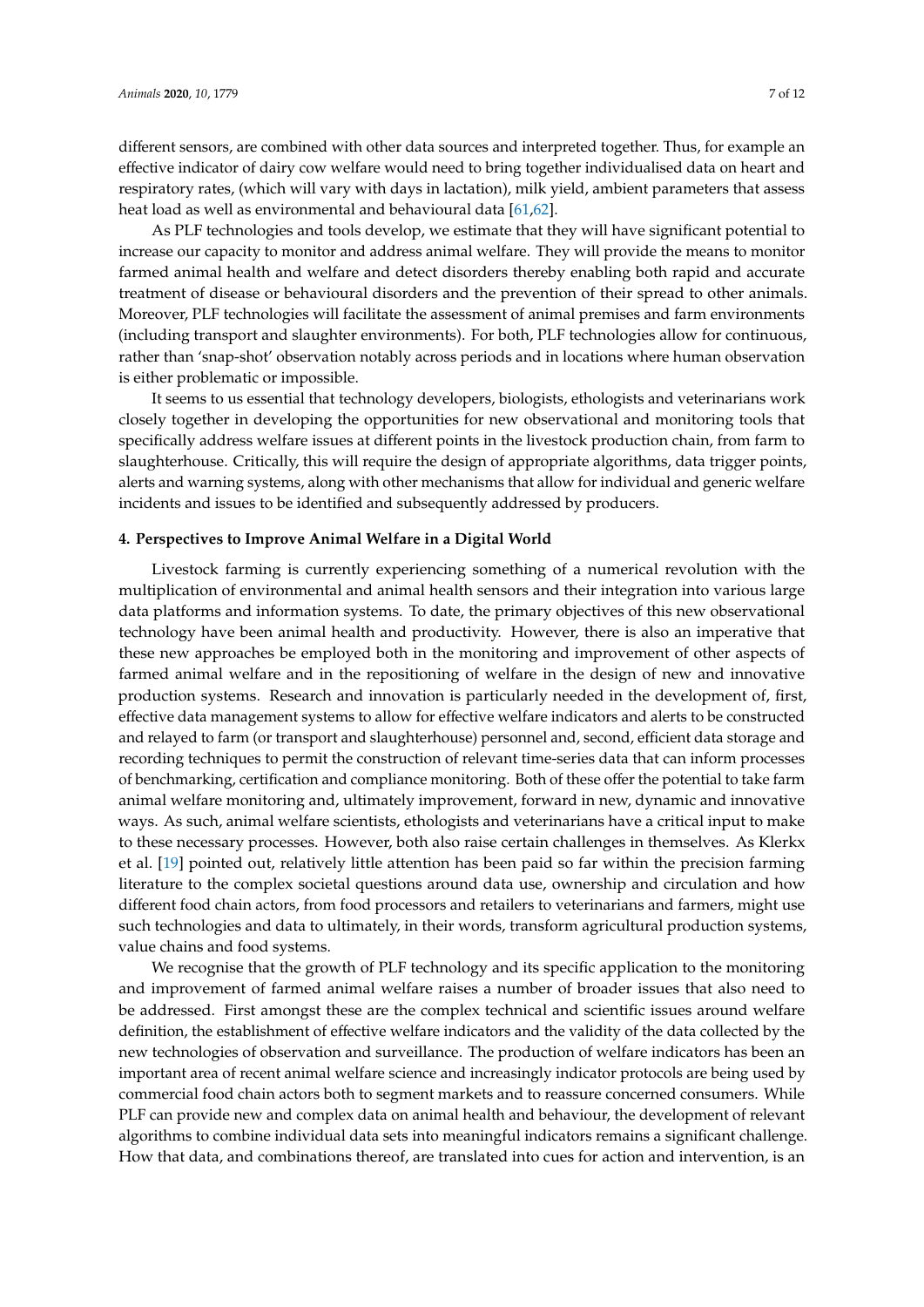associated technical concern that will necessitate not only effective alert systems but also relevant training for farm personnel.

A second issue is the perceived difficulties of applying PLF technologies to extensive livestock systems. To date, PLF technologies have been primarily targeted at intensive, high input, high technology livestock systems, where animals are often housed in relative high densities. While this has undoubtedly been the dominant model of global agricultural development over the last few decades, less intensive and more 'sustainable' forms of livestock farming, and specific support mechanisms for their extension, have also seen a significant rise in recent years, particularly within Europe. However, extensive livestock systems have not seen the rapid adoption of precision farming technologies that has characterized intensive production [\[63\]](#page-11-5) for a number of complex structural, environmental and technological reasons [\[64\]](#page-11-6). Nevertheless, while, we note a growing research interest in extending PLF to extensively raised animals through such approaches as group or herd monitoring, GPS and RFID technologies [\[65](#page-11-7)[–67\]](#page-11-8), such approaches, like their equivalent in intensive systems, have tended to date to focus predominantly upon productivity and health rather than welfare.

A third issue relates to the nature, deployment and ownership of the data produced by PLF technologies [\[18](#page-9-20)[,68\]](#page-11-9). Currently, most of the data produced by existing PLF technologies is site specific (i.e., it serves to adjust the management on a given farm, transport unit or slaughterhouse, and is not exchanged between the food chain actors). Moreover, it is rarely (if at all) aligned with other on-farm data sets, such as data from automatic milking systems, veterinary surveillance data or post-mortem data from slaughterhouses. The full potential of more integrated data fields is still a long way off [\[69\]](#page-11-10), although many food chain actors are beginning to develop integrated data management systems across their supply chains for quality assurance purposes, aimed both at consumers and contracted producers. Examples of this include De Hoeve Innovatie (KDV) in the Netherlands and Carrefour in France who use sophisticated tracking technologies for their animal products. While, for the moment at least, such data sets are generally private, there would be major advantages if large-scale commercial monitoring and surveillance data was shared with producers and veterinarians for benchmarking, early warning of disease and behavioural issues, assessment of fitness for transport and so on. In short, new business models for the distribution and use of PLF monitoring data are required if greater transparency is to be achieved and if farm animal welfare, as a public good, is to be lastingly improved.

A final concern brings us back to the farmers and stock-persons with whom we began this article. Under PLF their roles and their expertise, in addition to their relationship to the animals under their care, changes and this too requires management and adaptation. The daily walk-through the broiler shed may well be replaced by the periodic reading of on-screen data or the reception of phone-alerts. As [\[9\]](#page-8-8) points out, actual contacts with farmed animals may be reduced to physical interventions of a less welfare-friendly nature, thereby exacerbating the potential for negative animal responses to human presence. Thus, as the nature of husbandry work shifts, so too does the nature of animal care. On the other hand, when technologies relieve the workload, farmers can spend more time close to their animals, as was observed in some farms acquiring an automatic milking system [\[70\]](#page-11-11). Given the possible associations we identify above between PLF and consumer concerns for the automation of husbandry, this too needs to be carefully thought through. While some might argue that farmed animals are more likely to exhibit 'natural' behaviour when humans are absent, the environments in which they live are, to a greater or lesser extent, far from natural and our responsibility for their care no less strong.

# **5. Conclusions**

PLF offers significant opportunities for a more holistic, evidence-based approach to the monitoring and surveillance of farmed animal welfare. To date, the emphasis within existing PLF technologies has been predominantly on animal health and productivity and, as such technologies develop further along these lines, we must ensure that these alone do not come to define welfare. To achieve this, PLF developers, animal welfare scientists and food chain actors need to collaborate, along with farmers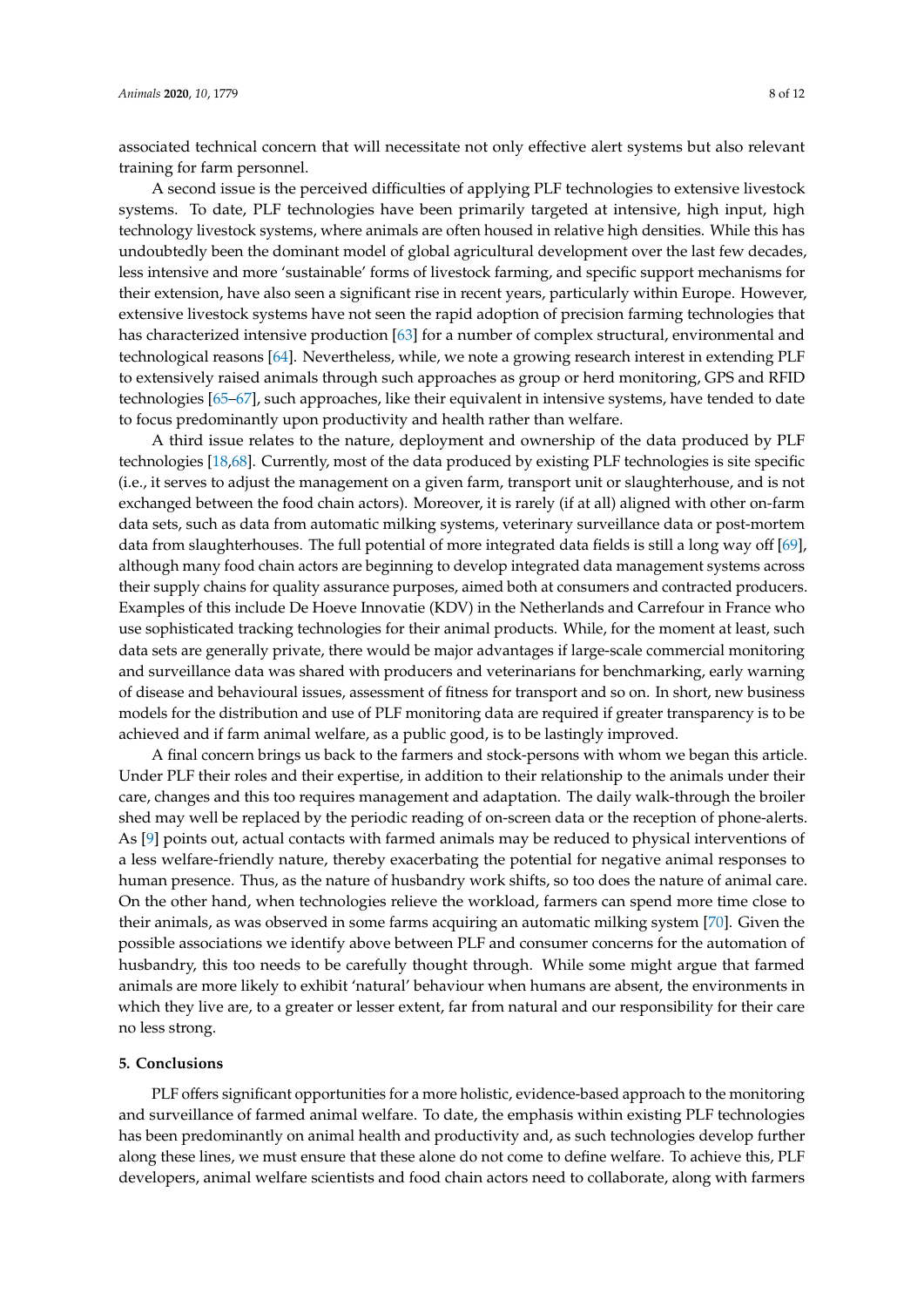and veterinarians, in widening the remit of PLF to address welfare issues in a more holistic and technologically creative manner. This needs to take place along three co-related fronts: first, in extending the capacity of PLF technologies to identify and measure appropriate welfare issues—suggesting the need for collaboration between welfare scientists and PLF technology developers; second, in addressing the complex issue of data construction and its translation into effective mechanisms for alert and response—suggesting an important role for on-farm demonstration and training; and third, in seeking ways of validating effective PLF welfare monitoring into quality assurance mechanisms and the value chain—implying an extended collaboration between welfare science, NGOs, food chain actors and consumer interests. In driving all of these forward, we believe that contemporary animal welfare science has a leading role to play.

**Author Contributions:** Conceptualization, H.B. (Henry Buller), H.B. (Harry Blokhuis), K.L., M.S. and I.V.; writing—original draft preparation, H.B. (Henry Buller), H.B. (Harry Blokhuis), K.L., M.S. and I.V.; writing—review and editing, H.B. (Henry Buller), H.B. (Harry Blokhuis), K.L., M.S. and I.V. All authors have read and agreed to the published version of the manuscript.

**Funding:** This research received no external funding.

**Conflicts of Interest:** The authors declare no conflict of interest.

# **References**

- <span id="page-8-0"></span>1. Puckett, H.B. Mechanization of Livestock Production in the United States. *BSAP Occas. Publ.* **1980**, *2*, 191–204. [\[CrossRef\]](http://dx.doi.org/10.1017/S0263967X00000380)
- <span id="page-8-1"></span>2. Lunner-Kolstrup, C.; Hörndahl, T.; Karttunen, J.P. Farm operators' experiences of advanced technology and automation in Swedish agriculture: A pilot study. *J. Agromed.* **2018**, *23*, 215–226. [\[CrossRef\]](http://dx.doi.org/10.1080/1059924X.2018.1458670)
- <span id="page-8-2"></span>3. Harrison, R. *Animal Machines: The New Factory Farming Industry*; Vincent Stuart Publishers: London, UK, 1964.
- <span id="page-8-3"></span>4. Hostiou, N.; Fagon, J.; Chauvat, S.; Turlot, A.; Kling-Eveillard, F.; Boivin, X.; Allain, C. Impact of precision livestock farming on work and human-animal interactions on dairy farms. A review. *Biotechnol. Agron. Soc.* **2017**, *21*, 268–275.
- <span id="page-8-4"></span>5. Rotz, S.; Gravely, E.; Mosby, I.; Duncan, E.; Finnis, E.; Horgan, M.; LeBlanc, J.; Martin, R.; Neufeld, H.T.; Nixon, A.; et al. Automated pastures and the digital divide: How agricultural technologies are shaping labour and rural communities. *J. Rural Stud.* **2019**, *68*, 112–122. [\[CrossRef\]](http://dx.doi.org/10.1016/j.jrurstud.2019.01.023)
- <span id="page-8-5"></span>6. Vik, J.; Stræte, E.P.; Hansen, B.G.; Nærland, T. The political robot—The structural consequences of automated milking systems (AMS) in Norway. *NJAS-Wagen. J. Life Sci.* **2019**, *90–91*, 100305. [\[CrossRef\]](http://dx.doi.org/10.1016/j.njas.2019.100305)
- <span id="page-8-6"></span>7. Broom, D.M. Indicators of poor welfare. *Br. Vet. J.* **1986**, *142*, 524–526. [\[CrossRef\]](http://dx.doi.org/10.1016/0007-1935(86)90109-0)
- <span id="page-8-7"></span>8. Fraser, D. *Understanding Animal Welfare: The Science in its Cultural Context*; Wiley-Blackwell: Oxford, UK, 2008; p. 324.
- <span id="page-8-8"></span>9. Cornou, C. Automation Systems for Farm Animals: Potential Impacts on the Human-Animal Relationship and on Animal Welfare. *Anthrozoös* **2009**, *22*, 213–220. [\[CrossRef\]](http://dx.doi.org/10.2752/175303709X457568)
- <span id="page-8-9"></span>10. Rushen, J.; Taylor, A.A.; de Passille, A.M. Domestic animals: Fear of humans and its effect on their welfare. *Appl. Anim. Behav. Sci.* **1999**, *65*, 285–303. [\[CrossRef\]](http://dx.doi.org/10.1016/S0168-1591(99)00089-1)
- <span id="page-8-10"></span>11. Zulkifli, I. Review of human-animal interactions and their impact on animal productivity and welfare. *J. Anim. Sci. Biotechnol.* **2013**, *4*. [\[CrossRef\]](http://dx.doi.org/10.1186/2049-1891-4-25)
- <span id="page-8-11"></span>12. Waiblinger, S.; Boivin, X.; Pedersen, V.; Tosi, M.V.; Janczak, A.M.; Visser, E.K.; Jones, R.B. Assessing the human-animal relationship in farmed species: A critical review. *Appl. Anim. Behav. Sci.* **2006**, *101*, 185–242. [\[CrossRef\]](http://dx.doi.org/10.1016/j.applanim.2006.02.001)
- <span id="page-8-12"></span>13. Farm Animal Welfare Council. *FAWC Report on Stockmanship and Farm. Animal Welfare*; Farm Animal Welfare Council: London, UK, 2007; p. 35.
- <span id="page-8-13"></span>14. European Commission. Council Directive 98/58/EC of 20 July 1998 concerning the protection of animals kept for farming purposes. *O*ff*. J. Eur. Comm.* **1998**, *8.8.1998*, 221–223.
- <span id="page-8-14"></span>15. European Council. Council Directive 2008/119/EC of 18 December 2008 laying down minimum standards for the protection of calves. *O*ff*. J. Eur. Union* **2009**, *15.1.2009*, 7–13.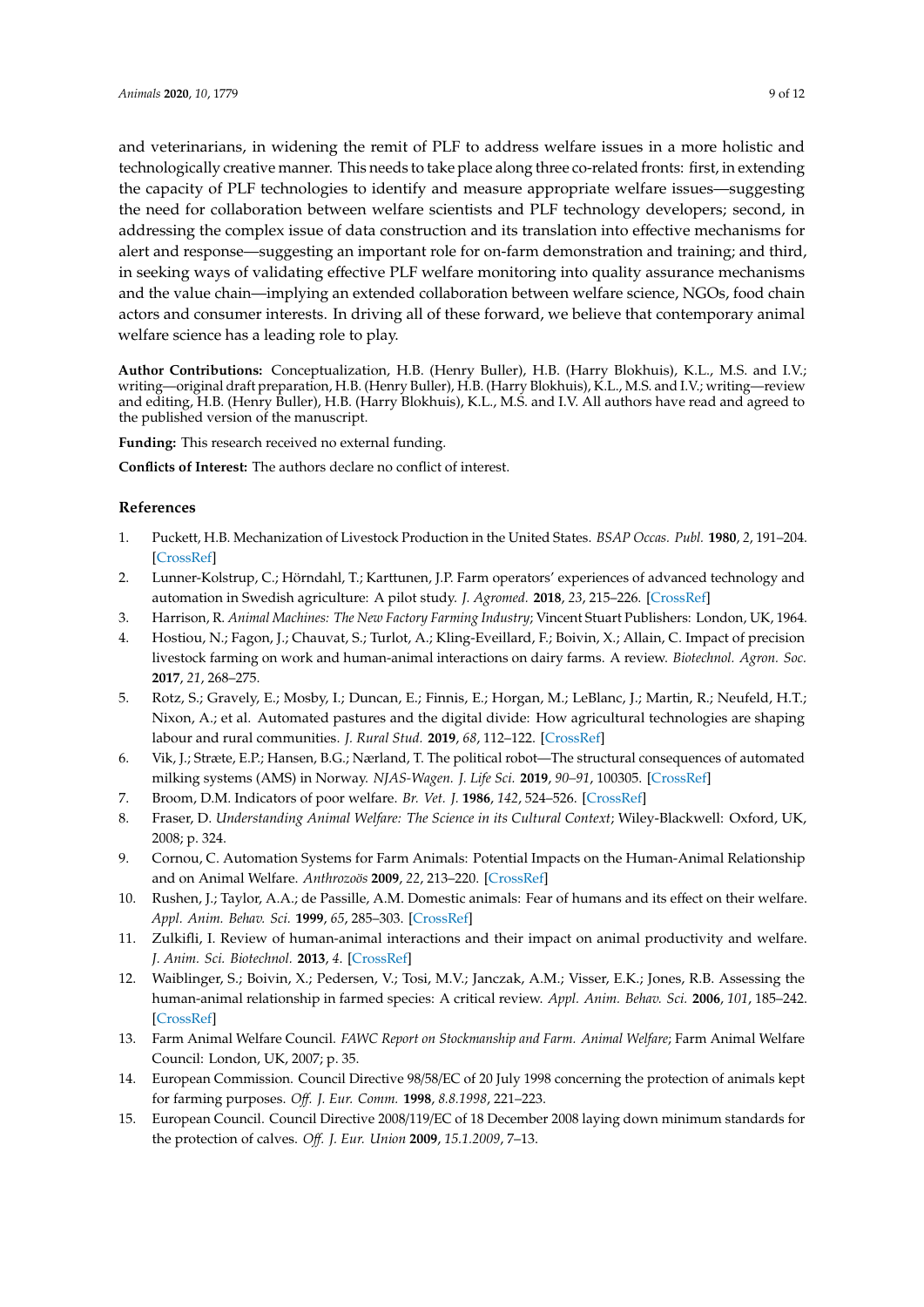- <span id="page-9-0"></span>16. Guarino, M.; Berckmans, D. *Precision Livestock Farming '15*; Milano University: Milano, Italy, 2015; p. 868.
- <span id="page-9-1"></span>17. Ingram, J.; Maye, D. What Are the Implications of Digitalisation for Agricultural Knowledge? *Front. Sustain. Food Syst.* **2020**, *4*. [\[CrossRef\]](http://dx.doi.org/10.3389/fsufs.2020.00066)
- <span id="page-9-20"></span>18. Rotz, S.; Duncan, E.; Small, M.; Botschner, J.; Dara, R.; Mosby, I.; Reed, M.; Fraser, E.D.G. The Politics of Digital Agricultural Technologies: A Preliminary Review. *Rural. Sociol.* **2019**, *59*, 203–229. [\[CrossRef\]](http://dx.doi.org/10.1111/soru.12233)
- <span id="page-9-2"></span>19. Klerkx, L.; Jakku, E.; Labarthe, P. A review of social science on digital agriculture, smart farming and agriculture 4.0: New contributions and a future research agenda. *NJAS-Wagen. J. Life Sci.* **2019**, *90–91*, 100315. [\[CrossRef\]](http://dx.doi.org/10.1016/j.njas.2019.100315)
- <span id="page-9-3"></span>20. International Society for Precision Agriculture. ISPA Forms Official Definition of 'Precision Agriculture'. 2019. Available online: https://www.precisionag.com/market-watch/ispa-forms-offi[cial-definition-of-precision](https://www.precisionag.com/market-watch/ispa-forms-official-definition-of-precision-agriculture/)[agriculture](https://www.precisionag.com/market-watch/ispa-forms-official-definition-of-precision-agriculture/)/ (accessed on 29 September 2020).
- <span id="page-9-4"></span>21. Mulla, D.; Khosla, R. Historical evolution and recent advances in precision farming. In *Soil Specific Farming: Prcision Agriculture*; Lal, R., Stewart, B.A., Eds.; CRS Press: Boca Raton, FL, USA, 2016; pp. 1–35.
- <span id="page-9-5"></span>22. Wathes, C.M. Precision Livestock Farming for Animal Health, Welfare and Production. In Proceedings of the XIII Iinternational Congress in Animal Hygiene-ISAH, Tartu, Estonia, 17–21 June 2007; pp. 397–404.
- <span id="page-9-6"></span>23. Berckmans, D. Automatic On-line Monitoring of Animal Health and Welfare by Precision Livestock Farming. In Proceedings of the X International congress in animal hygiene-ISAH 2004, Saint-Malo, France, 11–13 October 2004; pp. 27–30.
- <span id="page-9-7"></span>24. Berckmans, D. Precision livestock farming technologies for welfare management in intensive livestock systems. *Rev. Sci. Tech. Int. Des. Epizoot.* **2014**, *33*, 189–196. [\[CrossRef\]](http://dx.doi.org/10.20506/rst.33.1.2273)
- <span id="page-9-8"></span>25. Lokhorst, C. *An Introduction to Smart Dairy Farming*; Van Hall Larenstein, University of Applied Sciences: Leeuwarden, The Netherlands, 2018; p. 106. Available online: https://www.greeni.nl/iguana/[www.main.cls?](https://www.greeni.nl/iguana/www.main.cls?surl=greenisearch#RecordId=2.144032) surl=[greenisearch#RecordId](https://www.greeni.nl/iguana/www.main.cls?surl=greenisearch#RecordId=2.144032)=2.144032 (accessed on 29 September 2020).
- <span id="page-9-9"></span>26. Caja, G.; Castro-Costa, A.; Knight, C.H. Engineering to support wellbeing of dairy animals. *J. Dairy Res.* **2016**, *83*, 136–147. [\[CrossRef\]](http://dx.doi.org/10.1017/S0022029916000261)
- <span id="page-9-10"></span>27. O'Brien, B.; Hennessy, D.; Shalloo, L. Precision Livestock Farming '19. In Proceedings of the 9th European Conference on Precision Livestock Farming, Cork, Ireland, 26–29 August 2019; Teagasc: Cork, Ireland, 2019; p. 912.
- <span id="page-9-11"></span>28. Hostiou, N.; Allain, C.; Chauvat, S.; Turlot, A.; Pineau, C.; Fagon, J. Precision livestock farming: Which consequences for farmers' work? *INRA Prod. Anim.* **2014**, *27*, 113–122. [\[CrossRef\]](http://dx.doi.org/10.20870/productions-animales.2014.27.2.3059)
- <span id="page-9-12"></span>29. Carolan, M. Automated agrifood futures: Robotics, labor and the distributive politics of digital agriculture. *J. Peasant Stud.* **2019**, *47*, 184–207. [\[CrossRef\]](http://dx.doi.org/10.1080/03066150.2019.1584189)
- <span id="page-9-13"></span>30. Lee, J.; Jin, L.; Park, D.; Chung, Y. Automatic recognition of aggressive behavior in pigs using a kinect depth sensor. *Sensors* **2016**, *16*, 631. [\[CrossRef\]](http://dx.doi.org/10.3390/s16050631)
- <span id="page-9-14"></span>31. Mitchell, M.A.; Kettlewell, P.J. Engineering and design of vehicles for long distance road transport of livestock (ruminants, pigs and poultry). *Vet. Ital.* **2008**, *44*, 201–213. [\[PubMed\]](http://www.ncbi.nlm.nih.gov/pubmed/20405426)
- <span id="page-9-15"></span>32. Rios, H.V.; Waquil, P.D.; de Carvalho, P.S.; Norton, T. How Are Information Technologies Addressing Broiler Welfare? A Systematic Review Based on the Welfare Quality® Assessment. *Sustainability* **2020**, *12*, 1413. [\[CrossRef\]](http://dx.doi.org/10.3390/su12041413)
- <span id="page-9-16"></span>33. Blokhuis, H.J.; Veissier, I.; Miele, M.; Jones, R.B. Safeguarding farm animal welfare. In *Sustainability Certification Schemes in the Agricultural and Natural Resource Sectors. Outcomes for Society and the Environment*; Vogt, M., Ed.; Routledge: London, UK, 2019; pp. 137–153.
- <span id="page-9-17"></span>34. Blokhuis, H.J. Animal Welfare information in a changing world. In *Animal Welfare Challenges: Dilemmas in a Changing World*; Butterworth, A., Ed.; CABI: Wallingford, UK, 2018; pp. 208–216.
- <span id="page-9-18"></span>35. Veissier, I.; Kling-Eveillard, F.; Richard, M.M.; Silberberg, M.; De Boyer Des Roches, A.; Terlouw, C.; Ledoux, D.; Meunier, B.; Hostiou, N. Élevage de précision et bien-être en élevage: La révolution numérique de l'agriculture permettra-t-elle de prendre en compte les besoins des animaux et des éleveurs? *INRA Prod. Anim.* **2019**, *32*, 281–290. (In French) [\[CrossRef\]](http://dx.doi.org/10.20870/productions-animales.2019.32.2.2478)
- <span id="page-9-19"></span>36. European Animal Welfare Platform. *Pork Production—Strategic Approach Documents*; EU Commission: Brussels, Belgium, 2012; p. 50. Available online: http://[www.animalwelfareplatform.eu](http://www.animalwelfareplatform.eu/documents/)/documents/ (accessed on 29 September 2020).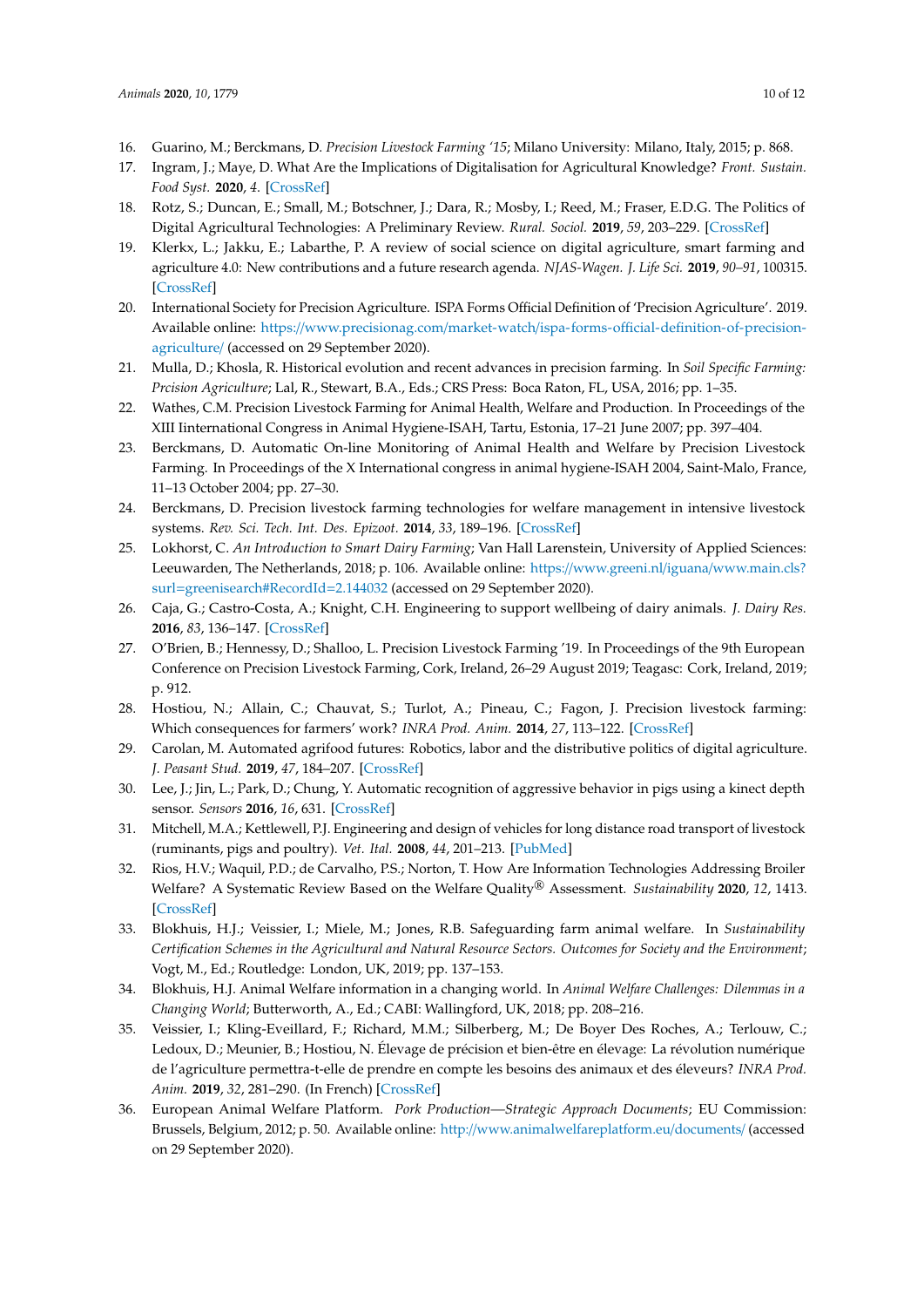- 37. European AnimalWelfare Platform. *Broiler Chicken Production—Strategic Approach Documents*; EU Commission: Brussels, Belgium, 2012; p. 58. Available online: http://[www.animalwelfareplatform.eu](http://www.animalwelfareplatform.eu/documents/)/documents/ (accessed on 29 September 2020).
- 38. European Animal Welfare Platform. *Beef & Dairy Production—Strategic Approach Documents*; EU Commission: Brussels, Belgium, 2012; p. 91. Available online: http://[www.animalwelfareplatform.eu](http://www.animalwelfareplatform.eu/documents/)/documents/ (accessed on 29 September 2020).
- 39. EFSA (European Food Safety Authority). Hazard identification for pigs at slaughter and during on-farm killing. *EFSA Support. Publ.* **2019**, *16*. [\[CrossRef\]](http://dx.doi.org/10.2903/sp.efsa.2019.EN-1684)
- <span id="page-10-0"></span>40. EFSA (European Food Safety Authority). Hazard identification and ranking for poultry at slaughter. *EFSA Support. Publ.* **2018**, *15*. [\[CrossRef\]](http://dx.doi.org/10.2903/sp.efsa.2018.EN-1519)
- <span id="page-10-1"></span>41. Boissy, A.; Manteuffel, G.; Jensen, M.B.; Moe, R.O.; Spruijt, B.; Keeling, L.; Winckler, C.; Forkman, B.; Dimitrov, I.; Langbein, J.; et al. Assessment of positive emotions in animals to improve their welfare. *Physiol. Behav.* **2007**, *92*, 375–397. [\[CrossRef\]](http://dx.doi.org/10.1016/j.physbeh.2007.02.003)
- 42. Lee, C.; Fisher, A.D.; Colditz, I.G.; Lea, J.M.; Ferguson, D.M. Preference of beef cattle for feedlot or pasture environments. *Appl. Anim. Behav. Sci.* **2013**, *145*, 53–59. [\[CrossRef\]](http://dx.doi.org/10.1016/j.applanim.2013.03.005)
- <span id="page-10-2"></span>43. Phillips, C.J.C.; Beerda, B.; Knierim, U.; Waiblinger, S.; Lidfors, L.; Krohn, C.C.; Canali, E.; Valk, H.; Veissier, I.; Hopster, H. A review of the impact of housing on dairy cow behaviour, health and welfare. In *Livestock Housing: Modern Management to Ensure Optimal Health and Welfare of Farm Animals*; Aland, A., Banhazi, T., Eds.; Wageningen Academic Publishers: Wageningen, The Netherlands, 2013; pp. 37–54.
- <span id="page-10-3"></span>44. Miele, M. The taste of happiness: Free-range chicken. *Environ. Plan. A* **2011**, *43*, 2073–2090. [\[CrossRef\]](http://dx.doi.org/10.1068/a43257)
- <span id="page-10-4"></span>45. Phillips, P.W.B.; Relf-Eckstein, J.-A.; Jobe, G.; Wixted, B. Configuring the new digital landscape in western Canadian agriculture. *NJAS-Wagen. J. Life Sci.* **2019**, *90–91*, 100295. [\[CrossRef\]](http://dx.doi.org/10.1016/j.njas.2019.04.001)
- <span id="page-10-5"></span>46. Christoph, W.; Bosse, A.; Kees, V.R.; Hélène, L.; Isabelle, V.; Linda, K. Welfare Quality. In *Welfare Quality*® *Assessment Protocol for Cattle (Fattening Cattle, Dairy Cows, Veal Calves)*; Welfare Quality®Consortium: Lelystad, The Netherlands, 2009; p. 182.
- <span id="page-10-6"></span>47. Maroto-Molina, F.; Perez-Marin, C.C.; Moreno, L.; Buendía, E.; Marín, D. Welfare Quality® for dairy cows: Towards a sensor-based assessment. *J. Dairy Res.* **2020**, *87*, 28–33. [\[CrossRef\]](http://dx.doi.org/10.1017/S002202992000045X)
- <span id="page-10-7"></span>48. Allain, C.; Caillot, A.; Depuille, L.; Faverdin, P.; Delouard, J.M.; Delattre, L.; Luginbuhl, T.; Lassalas, J.; Le Cozler, Y. Use of a 3D imaging device to model the complete shape of dairy cattle and measure new morphological phenotypes. In Proceedings of the EC-PLF, Cork, Ireland, 26–29 August 2019; pp. 128–134.
- <span id="page-10-8"></span>49. De Mol, R.M.; Hogewerf, P.H.; Verheijen, R.G.J.A.; Dirx, N.C.P.M.M.; van der Fels, J.B. Monitoring pig behaviour by RFID registrations. In Proceedings of the EC-PLF, Cork, Ireland, 26–29 August 2019; pp. 315–321.
- <span id="page-10-9"></span>50. Labrecque, J.; Gouineau, F.; Rivest, J. Real-time Individual Pig Tracking And behavioural Metrics Collection with Affordable Security Cameras. In Proceedings of the EC-PLF, Cork, Ireland, 26–29 August 2019; pp. 460–466.
- <span id="page-10-10"></span>51. Van Harn, J.; De Jong, I.C. *Validation Meyn Footpad Inspection System*; Wageningen Livestock Research Report 1044B; Wageningen University & Research: Wageningen, The Netherlands, 2017; Available online: https://[edepot.wur.nl](https://edepot.wur.nl/429581)/429581 (accessed on 29 September 2020).
- <span id="page-10-11"></span>52. Aubert, A. Sickness and behaviour in animals: A motivational perspective. *Neurosci. Biobehav. Rev.* **1999**, *23*, 1029–1036. [\[CrossRef\]](http://dx.doi.org/10.1016/S0149-7634(99)00034-2)
- 53. Mintline, E.M.; Stewart, M.; Rogers, A.R.; Cox, N.R.; Verkerk, G.A.; Stookey, J.M.; Webster, J.R.; Tucker, C.B. Play behavior as an indicator of animal welfare: Disbudding in dairy calves. *Appl. Anim. Behav. Sci.* **2013**, *144*, 22–30. [\[CrossRef\]](http://dx.doi.org/10.1016/j.applanim.2012.12.008)
- 54. Mandel, R.; Nicol, C.J.; Whay, H.R.; Klement, E. Detection and monitoring of metritis in dairy cows using an automated grooming device. *J. Dairy Sci.* **2017**, *100*, 5724–5728. [\[CrossRef\]](http://dx.doi.org/10.3168/jds.2016-12201) [\[PubMed\]](http://www.ncbi.nlm.nih.gov/pubmed/28478012)
- <span id="page-10-12"></span>55. Veissier, I.; Mialon, M.-M.; Sloth, K.H. Short communication: Early modification of the circadian organization of cow activity in relation to disease or estrus. *J. Dairy Sci.* **2017**, *100*, 3969–3974. [\[CrossRef\]](http://dx.doi.org/10.3168/jds.2016-11853) [\[PubMed\]](http://www.ncbi.nlm.nih.gov/pubmed/28318584)
- <span id="page-10-13"></span>56. Vandermeulen, J.; Bahr, C.; Johnston, D.; Earley, B.; Tullo, E.; Fontana, I.; Guarino, M.; Exadaktylos, V.; Berckmans, D. Early recognition of bovine respiratory disease in calves using automated continuous monitoring of cough sounds. *Comput. Electron. Agric.* **2016**, *129*, 15–26. [\[CrossRef\]](http://dx.doi.org/10.1016/j.compag.2016.07.014) [\[PubMed\]](http://www.ncbi.nlm.nih.gov/pubmed/32287575)
- <span id="page-10-14"></span>57. Lu, Y.; Mahmoud, M.; Robinson, P. Estimating sheep pain level using facial action unit detection. In Proceedings of the IEEE International Conference on Automatic Face and Gesture Recognition, Washington, DC, USA, 30 May–3 June 2017.